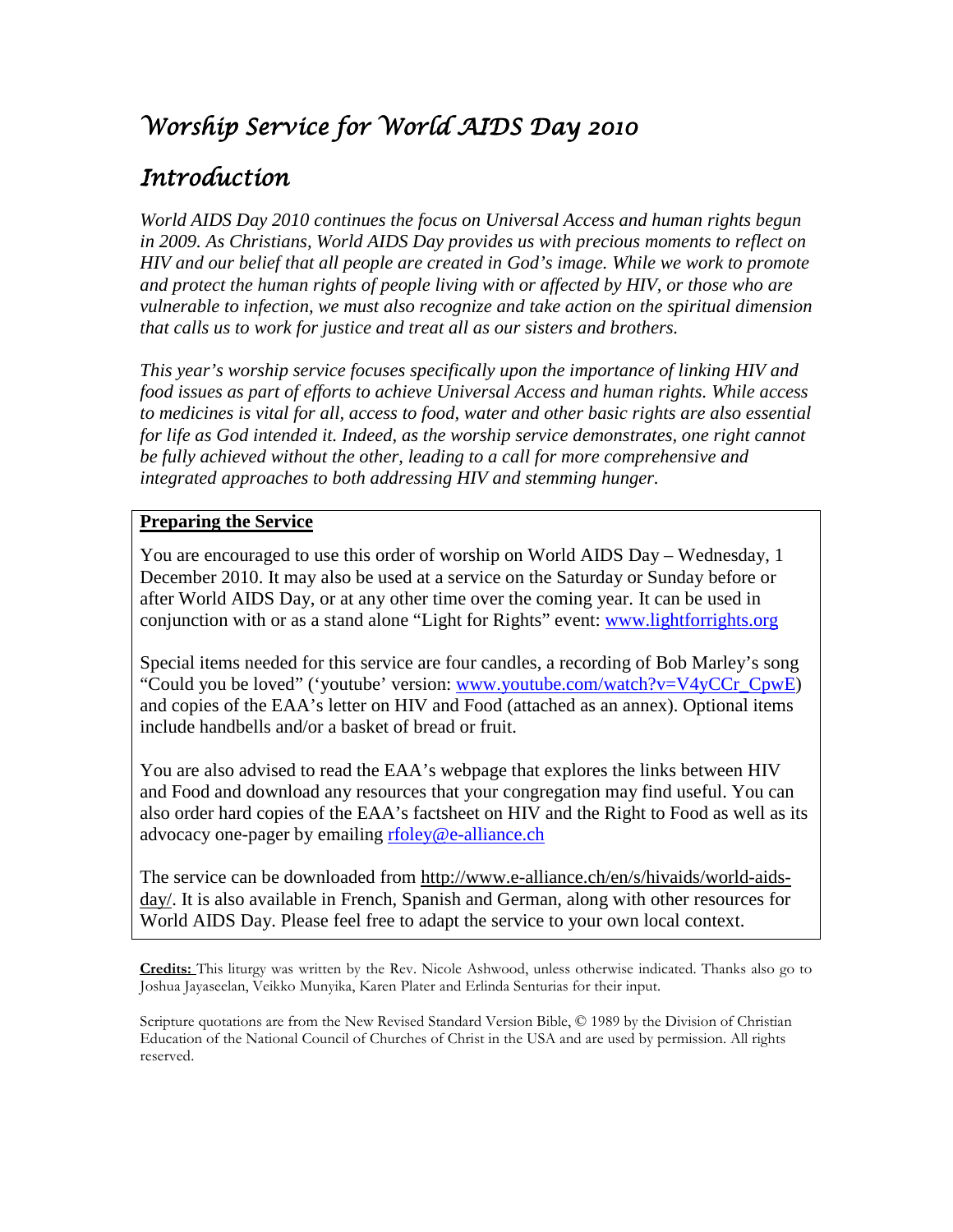# Worship Service for World AIDS Day 2010

Universal Access and Human Rights: "Medicines alone are not enough"

# Musical Preparation

### Greeting and Opening Hymn<sup>i</sup>

|             | Liturgist 1 My sister, my brother – you are welcome!                                                                                                                                          |
|-------------|-----------------------------------------------------------------------------------------------------------------------------------------------------------------------------------------------|
|             | Come, you who are hungry for acceptance                                                                                                                                                       |
|             | Thirsty for love and                                                                                                                                                                          |
|             | In need of food and provisions, healing and hope                                                                                                                                              |
|             | Just as you are – come!                                                                                                                                                                       |
| Song        | "Brother, sister, let me serve you" (v. 1)                                                                                                                                                    |
| Liturgist 2 | This day, God's Spirit rests upon those who                                                                                                                                                   |
|             | Are afflicted, who comfort the afflicted, the poor,                                                                                                                                           |
|             | the needy the hungry,                                                                                                                                                                         |
|             | the crying, the dying, those who thirst for                                                                                                                                                   |
|             | the nourishment of food and a space at the table                                                                                                                                              |
|             |                                                                                                                                                                                               |
| All         | God's word is now fulfilled in our presence, and Jesus bids us -<br>one and all; sick and hearty, hungry and full - come!                                                                     |
| Song        | "Brother, sister, let me serve you" (v. 2)                                                                                                                                                    |
| Liturgist 1 | Today God's Spirit empowers us to break through the darkness                                                                                                                                  |
|             | of apathy, ignorance, hopelessness and despair                                                                                                                                                |
|             | to provide healing for the broken, comfort for the afflicted                                                                                                                                  |
|             | hope for the forsaken and bread for the hungry                                                                                                                                                |
| Liturgist 2 | So come, all who are thirsty for justice, hungry for equity                                                                                                                                   |
|             | Who give voice to the voiceless                                                                                                                                                               |
|             | Christ bids you come, as you are,                                                                                                                                                             |
|             | wherever you are                                                                                                                                                                              |
| All         | whomever and whatever you are considered to be – you are welcome!                                                                                                                             |
| Song        | "Brother, sister, let me serve you" (v. 3-6)                                                                                                                                                  |
|             | This order of worship has been compiled, translated and published by                                                                                                                          |
|             | the Ecumenical Advocacy Alliance.                                                                                                                                                             |
|             | $\overline{2}$<br>This material may be photocopied or quoted as long as credit is given to the source.<br>This material may not be used for commercial purposes. ©2010 EAA. www.e-alliance.ch |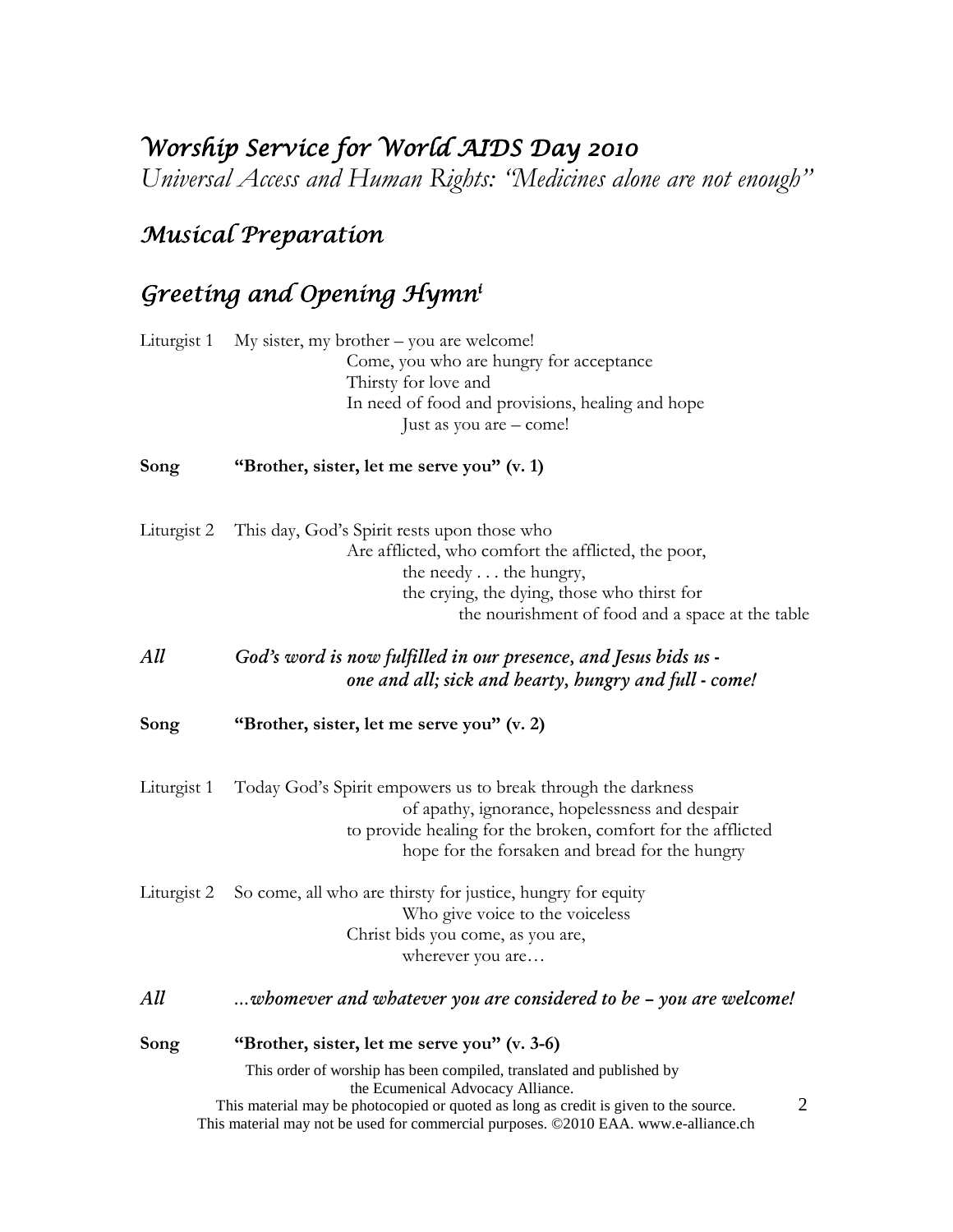## Reading": The linkages between  $H\!I\!V$  and Food

 Food security, that is vital for all, has a particular significance for people living with HIV. An adequate diet can help them stay healthy and reduce their vulnerability to AIDS-related diseases. Without adequate food, an individual's response to antiretrovirals (ARVs) can be undermined; the frequency of opportunistic infections increase; and the progression of AIDS-related illnesses hasten. Providing medicine alone, therefore, is not enough – adequate food and nutrition are essential elements of HIV prevention, treatment, care and support.

HIV also has an impact on food security. At the household level, AIDSrelated diseases can limit people's energy levels and ability to work and earn money to buy food. Time and household resources, particularly those of women, are also consumed by caring for sick family members. At the community level, HIV and AIDS reduce the number of productive people in the labor force and limit agricultural output, further reducing food security. Social exclusion and discrimination also increase the vulnerability of people affected by HIV and AIDS to hunger.

In turn, a lack of food or income may force people to prioritize buying food over ARVs, and thus reduce the effectiveness of HIV treatment further. Food insecurity, limited earning options or resources, and conflict or other emergencies can also increase people's vulnerability to HIV as they can lead to higher-risk behaviors such as engaging in sex for food or money.

These cyclical linkages call for comprehensive approaches to both ensuring food security for all and to achieving universal access to HIV prevention, treatment, care and support.

The reading is followed by the jingle of bells, finger cymbals or a hand gong and the dimming of lights to signify the devastating effect that AIDS has had on us all.

Song of Approach *Suggestion: "Jyothi dho" by Charles Vasiii*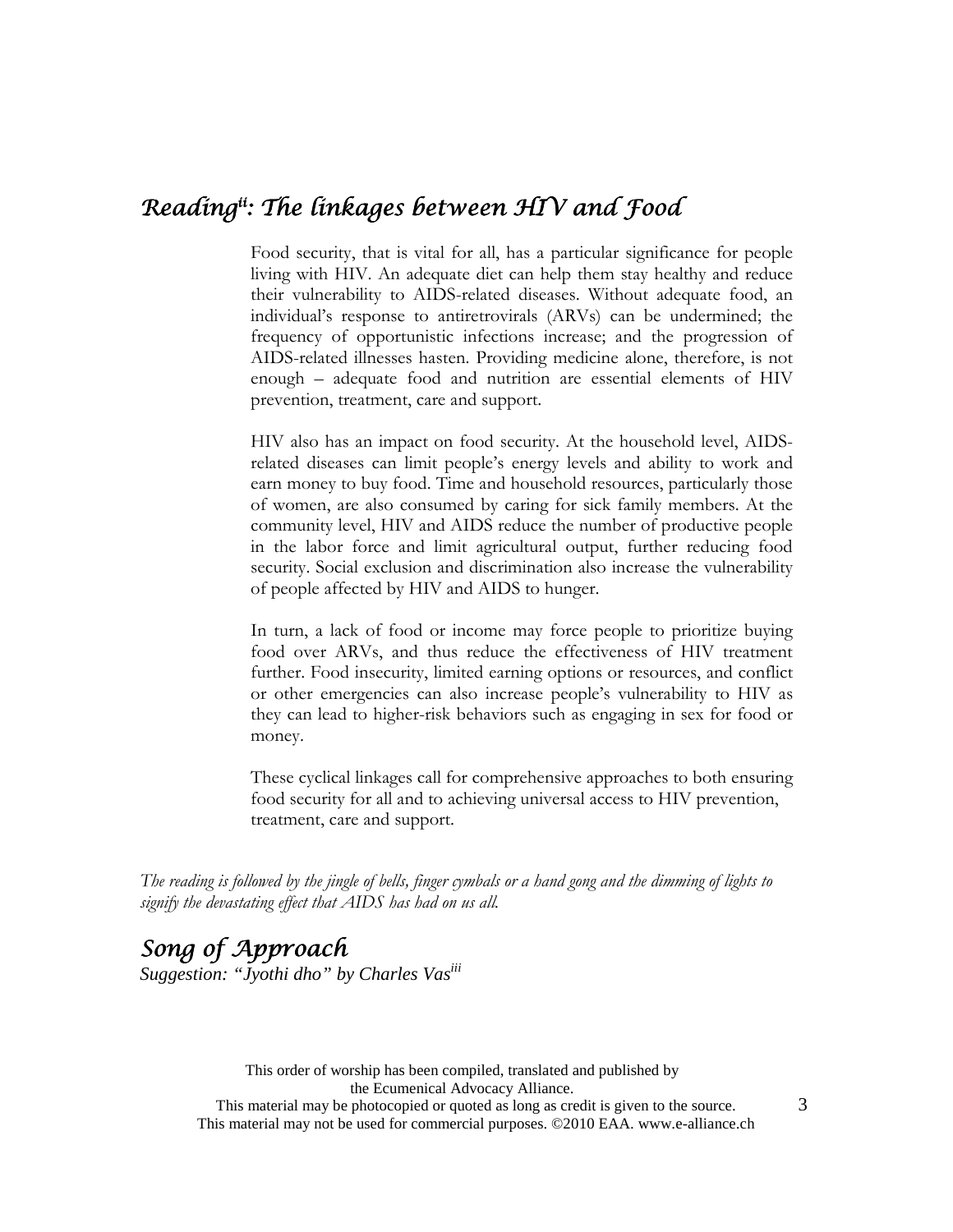# Prayer of Confession<sup>iv</sup>

Lead either by one liturgist or by several voices in the room.

| Leader | Inviting God,                                                                                                                                                                              |
|--------|--------------------------------------------------------------------------------------------------------------------------------------------------------------------------------------------|
| All    | We know our excuses, we have rehearsed them well.                                                                                                                                          |
| Leader | The world is complicated and the way not sure.                                                                                                                                             |
| All    | We know our excuses, God.                                                                                                                                                                  |
| Leader | We must be careful or we do more harm than good.                                                                                                                                           |
| All    | We know our excuses, God.                                                                                                                                                                  |
| Leader | Justice is a nice dream, but we also need to take care of ourselves.                                                                                                                       |
| All    | We know our excuses, God.                                                                                                                                                                  |
| Leader | What can we do when a broken financial system rewards the rich and<br>impoverishes the poor even further?                                                                                  |
| All    | We know our excuses, God.                                                                                                                                                                  |
| Leader | We have become adept at turning away from the hungry.                                                                                                                                      |
| All    | We know our excuses God.                                                                                                                                                                   |
| Leader | We do not connect the abundance of our bread with their deprivation.                                                                                                                       |
| All    | Break through our excuses, God.                                                                                                                                                            |
| Leader | Transform and renew our lives so that we might become<br>a living manifestation of your promises of a feast for all.<br>Restore us to life for our sisters' and brothers' sakes dear Lord. |

# Assurance of Pardon

| Leader | Sisters and brothers,                                                                |
|--------|--------------------------------------------------------------------------------------|
|        | Christ's love sets us free from our sins                                             |
|        | and calls us into loving relationship with each other.                               |
|        | Christ has forgiven us, and we are now at peace.                                     |
|        | Because Christ has set us free from our sins,                                        |
|        |                                                                                      |
|        | This order of worship has been compiled, translated and published by                 |
|        | the Ecumenical Advocacy Alliance.                                                    |
|        | This material may be photocopied or quoted as long as credit is given to the source. |
|        | This material may not be used for commercial purposes. ©2010 EAA. www.e-alliance.ch  |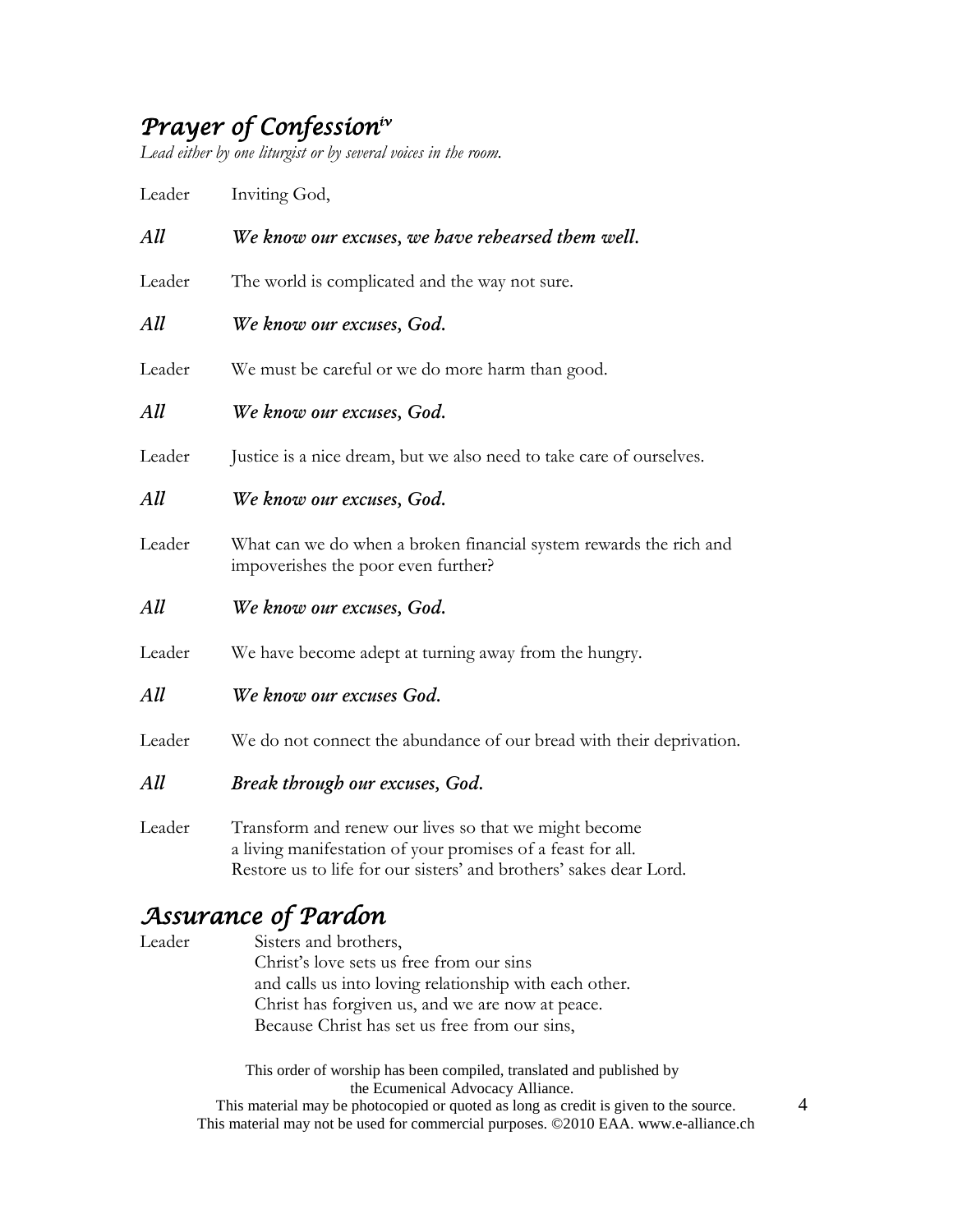we can share God's marvellous light with others.

### Lord's Prayer

### Old Testament Reading

Isaiah 58:5-8

Is such the fast that I choose, a day to humble oneself? Is it to bow down the head like a bulrush, and to lie in sackcloth and ashes? Will you call this a fast, a day acceptable to the LORD?

Is not this the fast that I choose: to loose the bonds of injustice, to undo the thongs of the yoke, to let the oppressed go free, and to break every yoke? Is it not to share your bread with the hungry, and bring the homeless poor into your house; when you see the naked, to cover them, and not to hide yourself from your own kin?

Then your light shall break forth like the dawn, and your healing shall spring up quickly; your vindicator shall go before you, the glory of the LORD shall be your rearguard.

### Fruit of Awareness: The Story of Jhupri B. K. $^{\prime\prime}$

During the representation of this story, a basket of bread/fruits may be passed around the room for all to partake, so that they may have 'food for thought' to accompany them.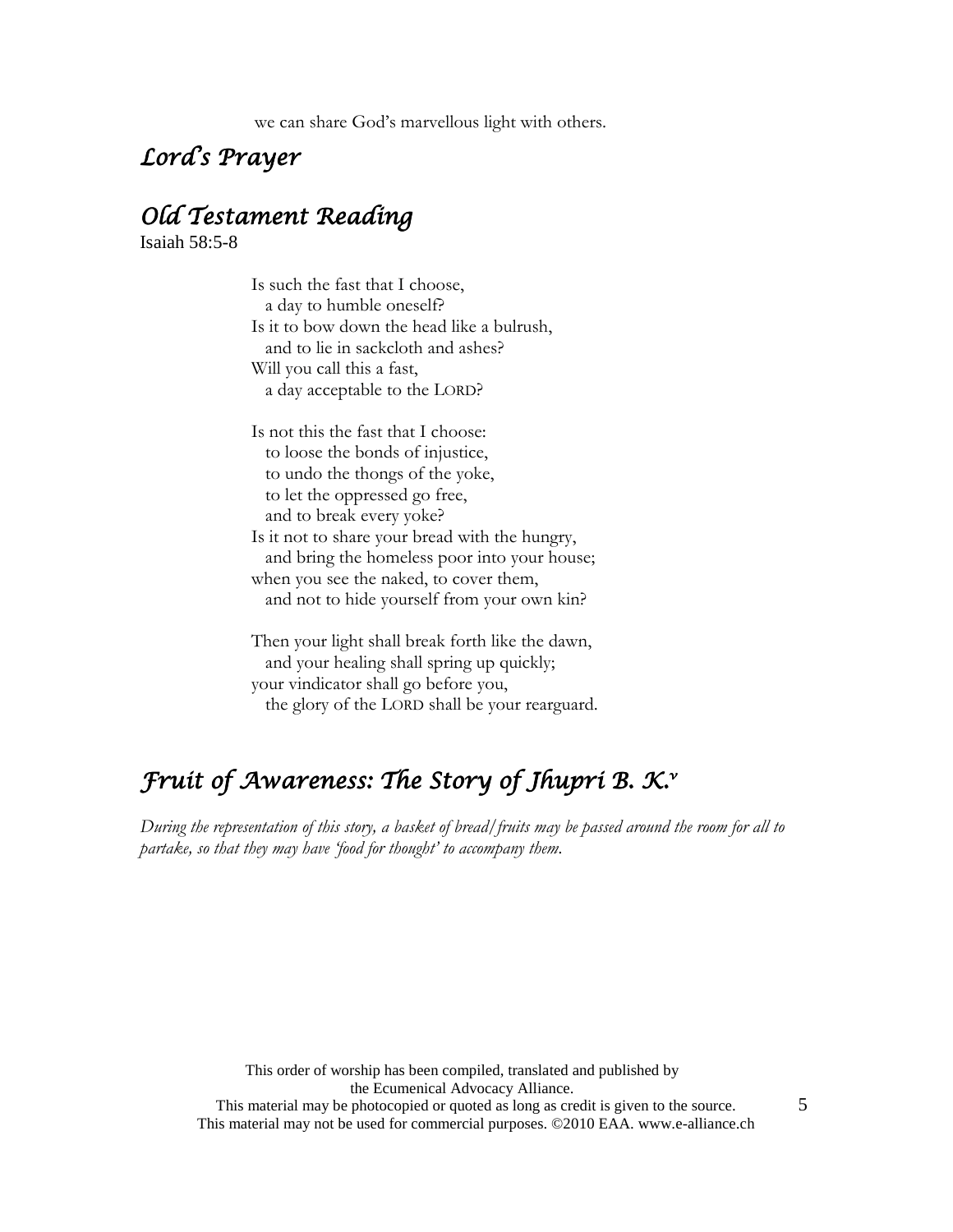#### Reader 1 The struggle to stay alive

Just two years ago, Jhupri B.K. was losing her battle with HIV.



She had lived with her husband in Mumbai, India, for 15 years where her husband was working as a watchman. Shortly after they returned to their Nepali village in Siddheshwor, Accham, her husband died of an AIDS-related illness. Not long after her husband's death, she too fell sick. When she underwent a blood test in Accham, she found out that she too was infected with HIV. That is when her real ordeal

began. She fell so ill that she became bedridden. Her hair started falling off and she had skin problems. None of her neighbors came near her for fear of contracting her disease.

"HIV/AIDS almost took my life. I was losing my consciousness because of the disease and I was not aware of anything. I didn't even know that my twoyear-old son, who was also HIV positive, had died. To date, I do not remember the moment when he was taken for cremation. I had lost all hope of living," Jhupri says.

#### Reader 2 Medicines brings change but challenges remain

Luckily, the volunteer facilitators working with people living with HIV in the area came to her aid and took her to Mangalsen, the Accham district headquarter for antiretroviral (ARV) treatment. She says the ARV worked magic on her and her health started improving. She has now been on medication for two years. However, her ordeal has not come to an end yet: She has a family of six including herself and her five children. Her second daughter is also HIV positive, which alone has been reason enough for her to be discriminated against at school. This comes in addition to the discrimination she daily faces for belonging to the Dalit community, the socalled impure and untouchable community. Without a source of income to feed the family of six, managing every meal is a real challenge for Jhupri.

"The ARV treatment makes me very hungry and the doctor says I need to maintain a proper diet and have nutritious food. But how can I myself eat when I can't even manage two meals a day for my children? Moreover, I have to walk to Mangalsen to fetch the medicine, because I can't afford to travel in a vehicle. The walk takes about three days," Jhupri explains.

This order of worship has been compiled, translated and published by the Ecumenical Advocacy Alliance.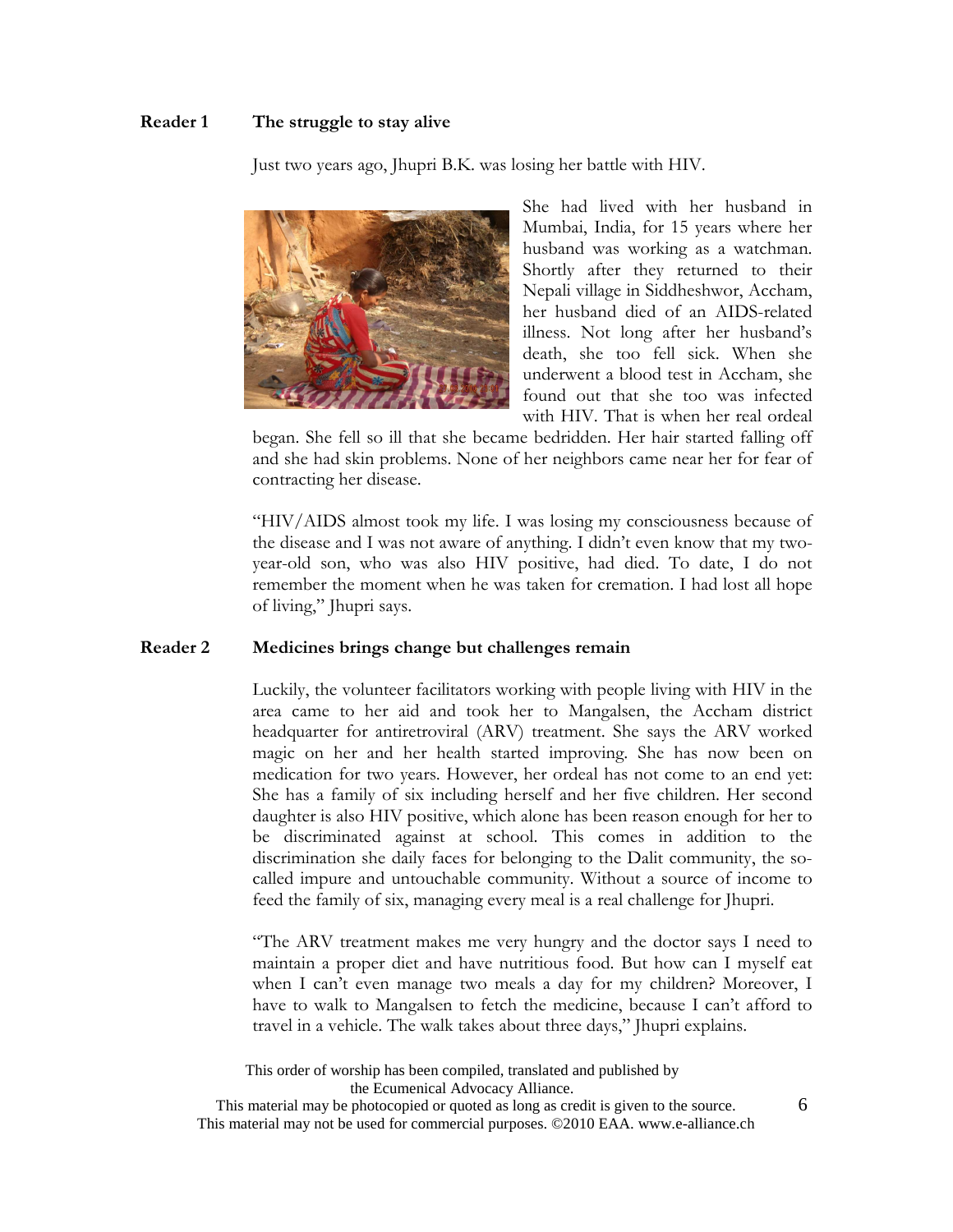#### Reader 3 Community support: received and given

After starting the ARV treatment, Jhupri recovered from her physical illness, but did not attain a state of wellbeing, as she felt very distressed. She had no one to share her suffering with. The support provided by Youths in Empowerment Sector (YES) Nepal, an affiliate of Sansthagat Bikas Sanjal, has become a shoulder for her to



rest her head upon, when she feels exasperated. Jhupri speaks warmly of the support volunteer facilitator Khemraj Bhul has been giving her. The volunteer facilitator coordinates efforts with other organizations to provide all the support possible.

"I feel very good, when I talk to Khem Raj. He treats me like an aunt and often visits me to check how I am doing. The support that YES Nepal has given me is invaluable. The information and facts about HIV the volunteers gave me have helped me lead a healthy lifestyle. I now know about HIV/ AIDS and talk to my neighbors about it," Jhupri says.

Jhupri is now well informed about the modes of transmission of HIV. She regularly interacts with women whose husbands are in India. She also gives advice to people who have returned from India to undergo voluntary counseling and testing for HIV. The dream that Jhupri B. K. now has is to see her children educated, so that they can earn a decent living for themselves and wouldn't have to travel too far to look for work.

Jhupri B.K. represents many of the women in the Accham district, who are facing the consequences of something that was not their fault. Having contracted HIV from husbands who worked in India and have since passed away, they now struggle everyday as the sole bread-winners in their family. Their wish is to create a better future for their children.

### Song

*Suggestion: "Uyai Mose" by Alexander Gondovi*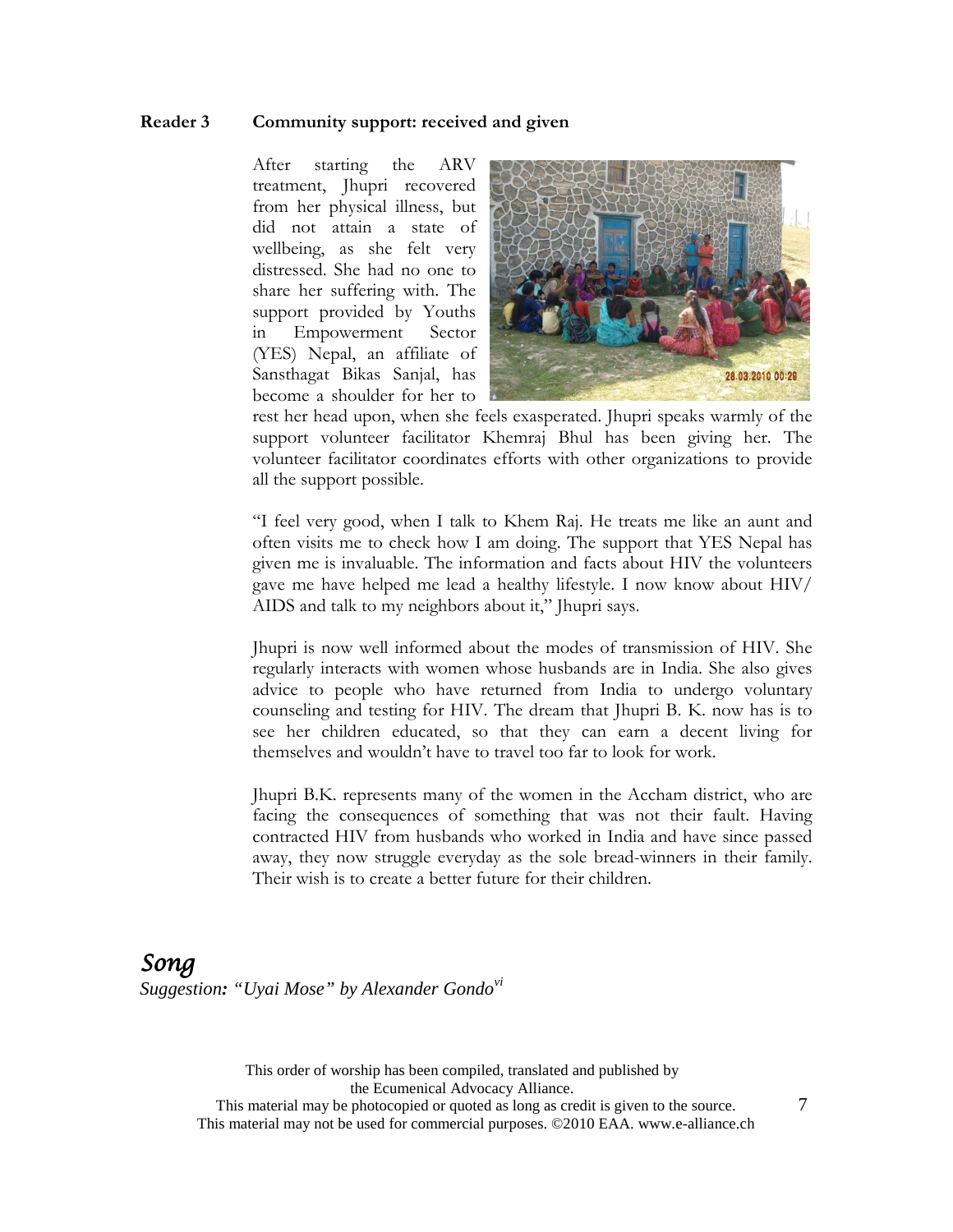# Gospel Reading

Matthew 4:3-4

The tempter came and said to him, 'If you are the Son of God, command these stones to become loaves of bread.'

But he answered, 'It is written, "One does not live by bread alone, but by every word that comes from the mouth of God." '

# Affirmation: A call to community action and advocacy $\it{r^{ii}}$

| Liturgist 1 | Bread alone is not enough<br>Medicine alone is not enough<br>Food alone is not enough<br>Prayers alone are not enough                                                                                                                                                                    |
|-------------|------------------------------------------------------------------------------------------------------------------------------------------------------------------------------------------------------------------------------------------------------------------------------------------|
| All         | But together we can win<br>Together we are strong<br>Together we can feed each other                                                                                                                                                                                                     |
| Liturgist 2 | Infection leads to powerlessness,<br>We get sick, weak, cannot produce<br>We can no longer feed ourselves or our children<br>We cannot pass on our skills to them<br>So the cycle of life is broken.                                                                                     |
| All         | But we are the restorers of the breach,<br>And today we join hearts and hands with action<br>that for the sake of those present and those to come,<br>our action matches our passion!                                                                                                    |
| Liturgist 1 | We cannot love God unless<br>we love each other.<br>We know God in the breaking of bread,<br>and we know each other<br>in the sharing of bread                                                                                                                                           |
| Liturgist 2 | We are not alone anymore.<br>Heaven is a banquet, and life is, too<br>— even with a crust —<br>as long as there is companionship.                                                                                                                                                        |
|             | This order of worship has been compiled, translated and published by<br>the Ecumenical Advocacy Alliance.<br>This material may be photocopied or quoted as long as credit is given to the source.<br>This material may not be used for commercial purposes. ©2010 EAA. www.e-alliance.ch |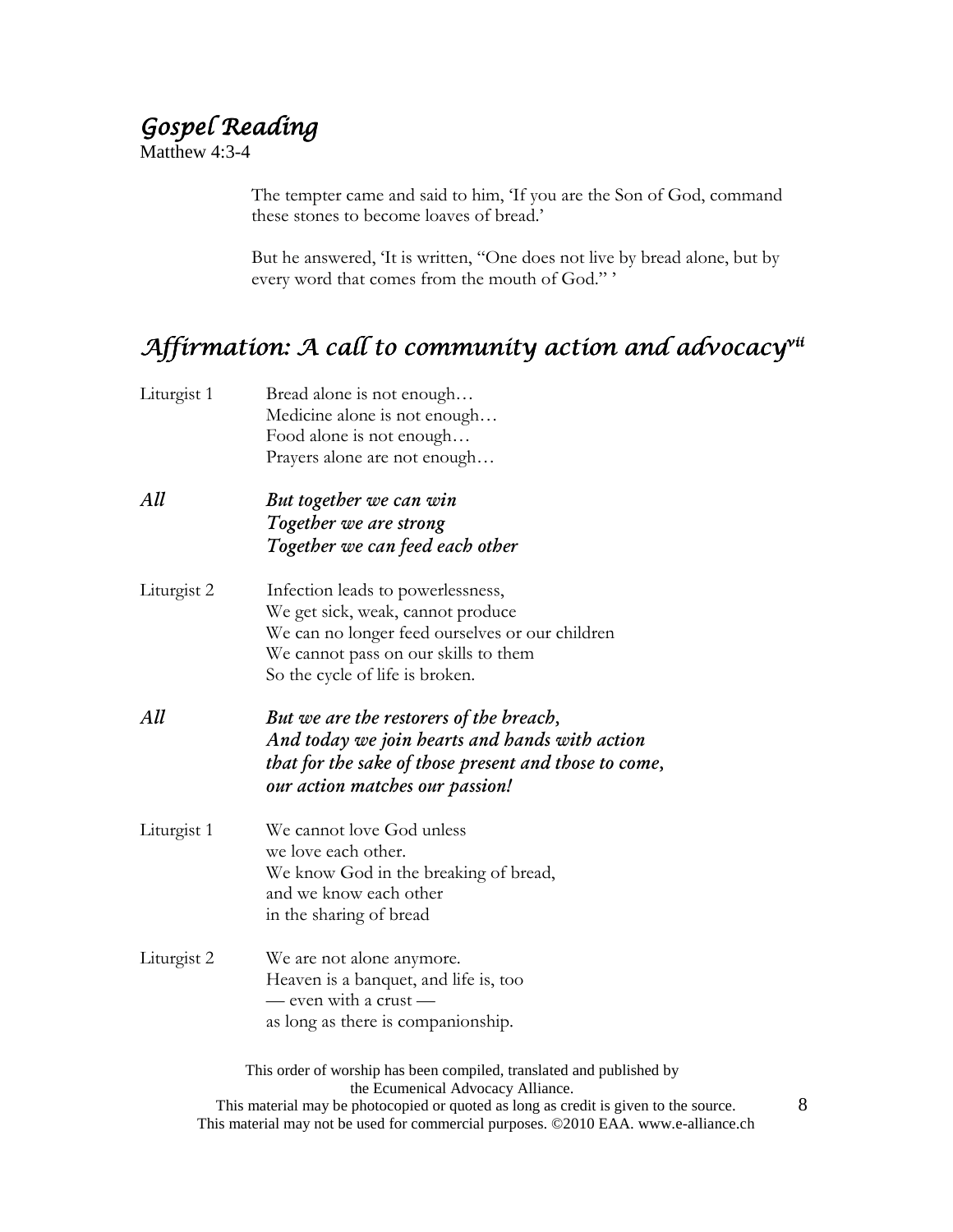All We have all known loneliness and we have learned that the only solution is love. As love comes with community, Let us learn to live as a loving community today.

### Prayers of Intercession<sup>viii</sup>

Preceded by the playing of Bob Marley's "Could you be loved". Specific prayers for people or projects known to the local community can be said.

> God of the desert places be with those who wait, Queuing for water and food Watching their little children Losing energy to play, Looking for rain, For work and health and harvest. In their time of waiting, be their heart's courage and their souls' hope; make their desert bloom.

A candle is lit as lights remain dimmed.

Christ our God, You too were born a child Not free into our world: Subject to poverty, harassment by foreign powers, And dangers to your health.

Another candle is lit.

In your name Let us cry freedom for your children now, at this time, and through all generations.

Another candle is lit.

God of beauty, Maker of all that grows, You did not create us to be separate from the earth, But planted us in a garden To tend it and care for it. We thank you for the multitude of plants that nourish our bodies, Comfort our pain And give us pleasure.

This order of worship has been compiled, translated and published by the Ecumenical Advocacy Alliance.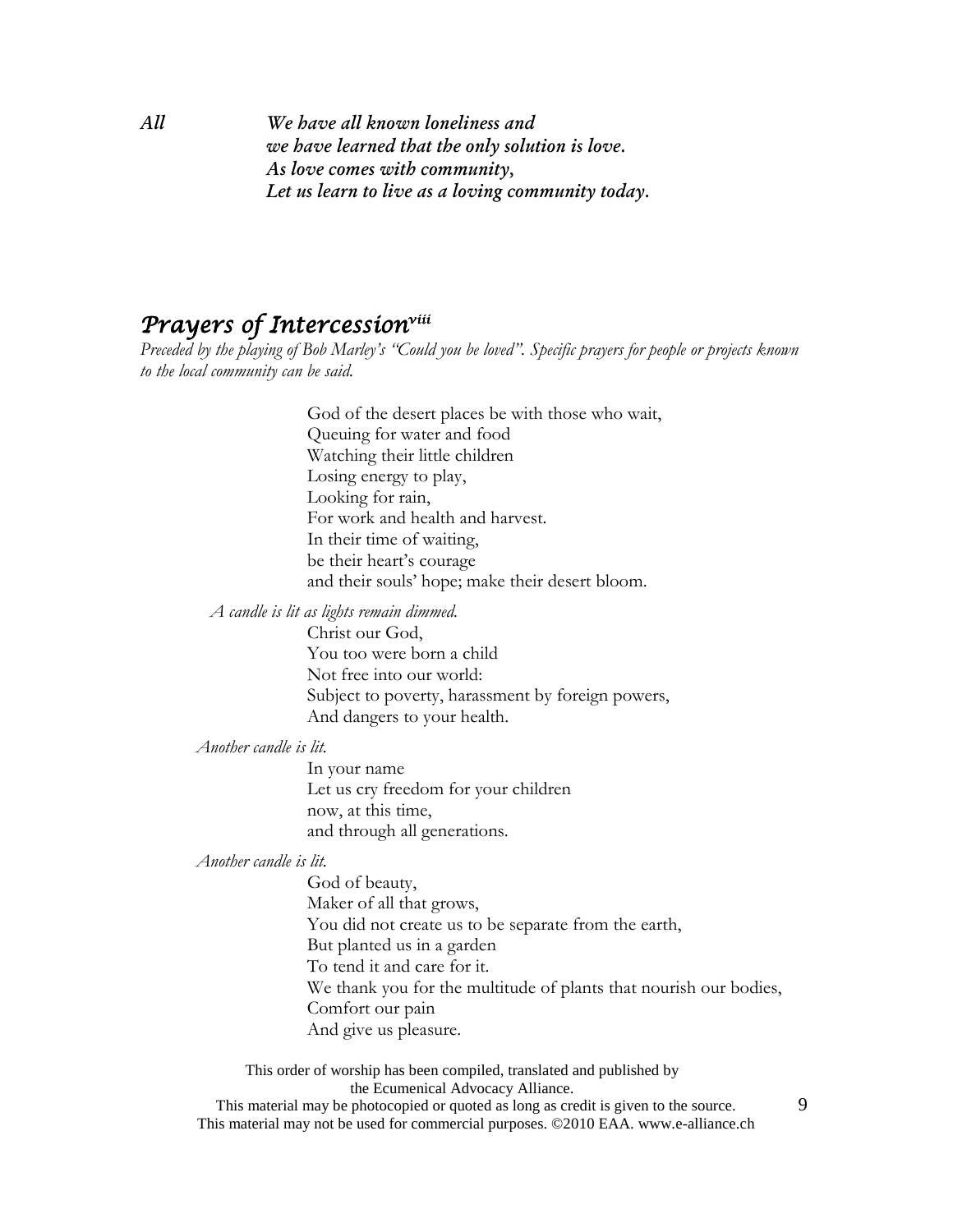Another candle is lit.

Give us, God, a meal At which no one is hungry and all are fed, At which no one is unwanted, and all are loved, At which the sick are healed and the broken restored, At which the grieving are comforted and the lost found. We pray in the name of Jesus Christ, our Sustainer.

The room is restored to its former brightness to illuminate the fundamental human rights and dignity that we all share.

# **Offering**

Bob Marley's "Could you be loved" is played again during the collection that is dedicated to a specific project addressing nutrition and health needs.

### Benediction

May the Lord, Who knows the hunger of those longing for food, The thirst of those without water; The pain of those praying for wholeness, Make us to be bread broken for our brothers and sisters, Until all are fed. Amen.

## Closing Hymn

*Suggestions: "Yo soy la luz del mundo" by Rodolfo Ascencioix, "Christ Be Our Light" by Bernadette Farrell<sup>x</sup> , or "Oh Healing River" by Fran Minkoff/Fred Hellerman xi*

As the congregation leaves, they can be invited to read and sign the  $EAA$ 's letter calling on world leaders to do more to link food and HIV as part of their efforts to meeting the Millennium Development Goads and the HIV Universal Access goals (see below). The letter should then be sent to your head of state or other government officials responsible for HIV and/or food issues in your country.

Dear [Head of State],

Greetings from the ecumenical community that believes that every human being is made in the image of the Creator and therefore has dignity and worth, which demand that certain basic needs are met. Today we are writing to urge you to ensure that international commitments to address both hunger and HIV are met.

The number of people living with HIV is now an estimated 33.4 million globally. Although the epidemic is stabilizing, this is at an extremely high level. People living with HIV are among the most vulnerable in developing countries, many living in extreme poverty, lacking appropriate nutrition and livelihood options. Rising global food prices are further

> This order of worship has been compiled, translated and published by the Ecumenical Advocacy Alliance.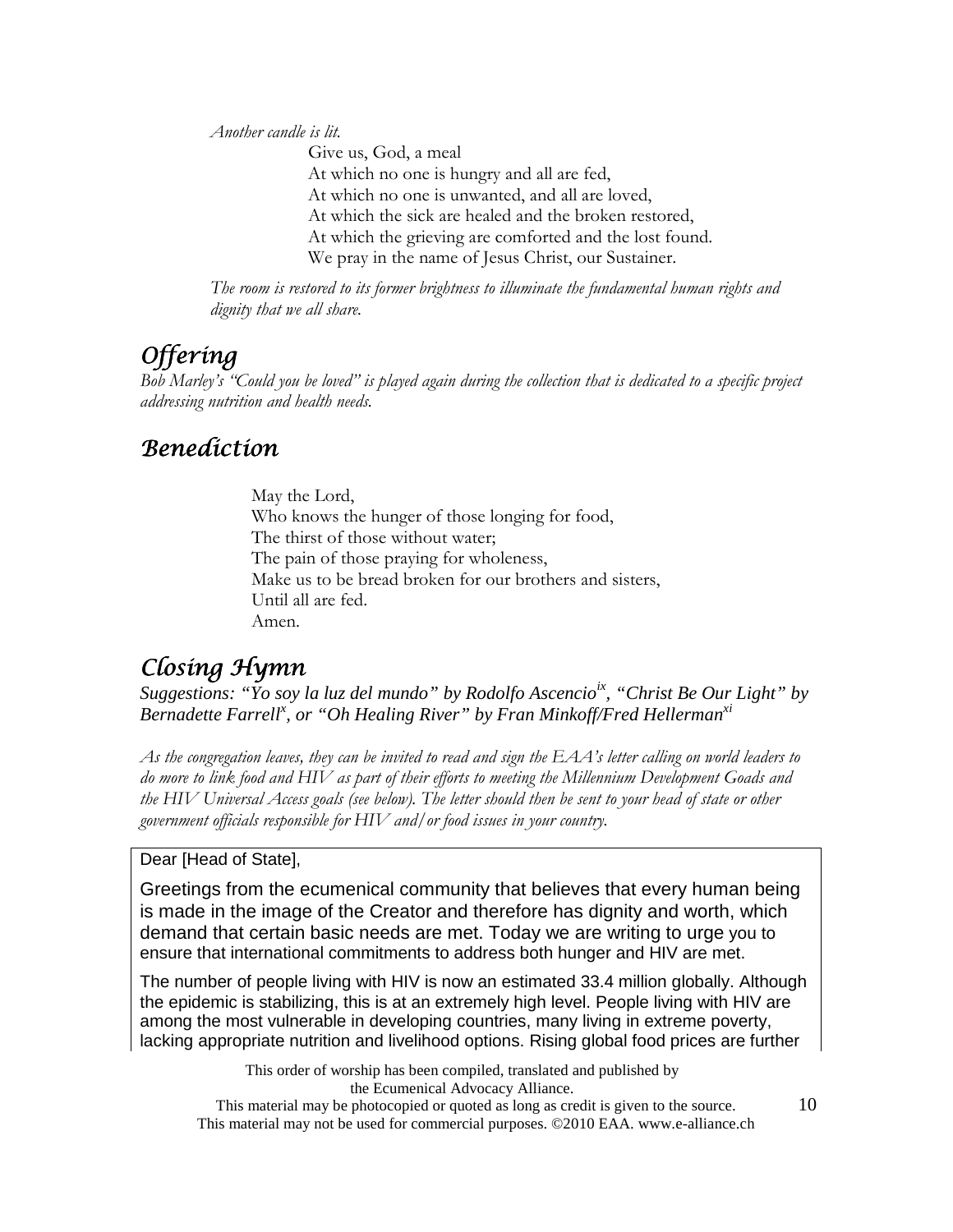increasing the vulnerability of impoverished people and communities, and further reducing their ability to cope with and recover from external shocks such as environmental changes and armed conflict.

In our global village, almost one billion people are denied their basic human right to adequate food. Good nutrition is required for all people, however, for people living with HIV, this is even more important. In the developing world in particular, diet can be poor and often malnutrition is already an issue. The presence of HIV can exacerbate this situation, reducing the capacity of people and communities to feed themselves. On the other hand, it is well established that access to adequate food and nutrition can substantially mitigate the impacts of HIV and AIDS. To date, however, limited progress has been made in integrating nutrition and food security interventions into HIV programs and policies. A key reason for this is the lack of political will.

Governments committed themselves in the Millennium Declaration to end hunger and poverty (Millennium Development Goal 1) and to combat HIV and AIDS (MDG 6). By 2015, hunger should be halved and the spread of HIV should be halted. Yet these goals are far from being reached, as is the UN target of 0.7% of gross national income for official development assistance.

The international community also recognized the importance of nutrition in HIV prevention and care when, in June 2006, the Declaration of Commitment by the United Nations General Assembly Special Session (UNGASS) on HIV/AIDS, stated that: "all people, at all times, will have access to sufficient, safe, and nutritious food to meet their dietary needs and food preferences for an active and healthy life, as part of a comprehensive response to HIV/AIDS" (Article 28). This commitment is an important component of governments' pledge to achieve universal access to HIV prevention, treatment, care and support by 2010. But this target too is far from being reached.

At the 2011 UNGASS review in June, governments will meet in New York to review the implementation of these commitments. Over the coming years, they will also continue to review progress towards meeting the MDGs by 2015. Ahead of these review meetings, it is vital that each state demonstrates real political will to the integration of nutrition and HIV by:

- Delivering on Article 28 of the UNGASS Declaration of Commitment by incorporating nutrition and food security issues into policies and programs aimed at scaling-up efforts to achieve universal access to HIV prevention, treatment, care and support, including those to prevent vertical or "mother-to-child" transmission of HIV.
- Incorporating nutrition indicators into HIV monitoring and evaluation activities, including the monitoring and evaluation of national AIDS strategies.
- Ensuring that agricultural policies and programs are HIV-responsive and target smallholder - mainly women – farmers.
- Working across sectors, including with people living with HIV and wider civil society, to ensure that food and nutrition assistance reaches the most vulnerable, is relevant and appropriate, and does not fuel stigma and discrimination.

Thank you in advance for your life-saving action.

Yours in faith,

This order of worship has been compiled, translated and published by the Ecumenical Advocacy Alliance.